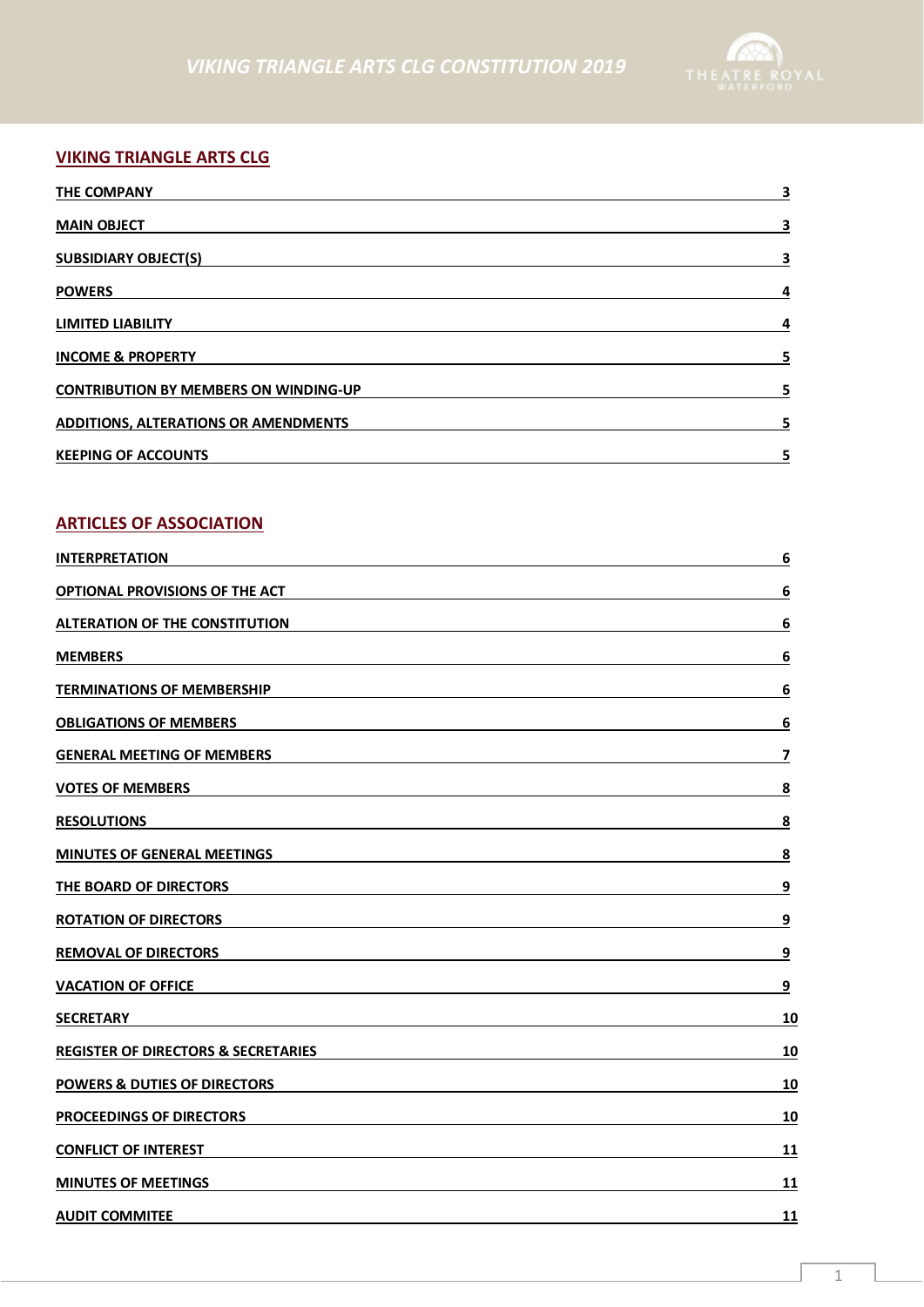

| <b>REMUNERATION OF DIRECTORS</b>                                    | 12        |
|---------------------------------------------------------------------|-----------|
| USE OF COMPANY PROPERTY BY DIRECTORS                                | 12        |
| POWER OF DIRECTOR TO ACT IN A PROFESSIONAL CAPICITY FOR THE COMPANY | 12        |
| <b>ACCOUNTS</b>                                                     | 12        |
| <b>AUDIT</b>                                                        | 12        |
| <b>SEAL</b>                                                         | 13        |
| <b>NOTICES</b>                                                      | 13        |
| <b>INDEMNITY</b>                                                    | 13        |
| <b>INSURANCE</b>                                                    | 13        |
| <b>FOOTNOTES</b>                                                    | $14 - 16$ |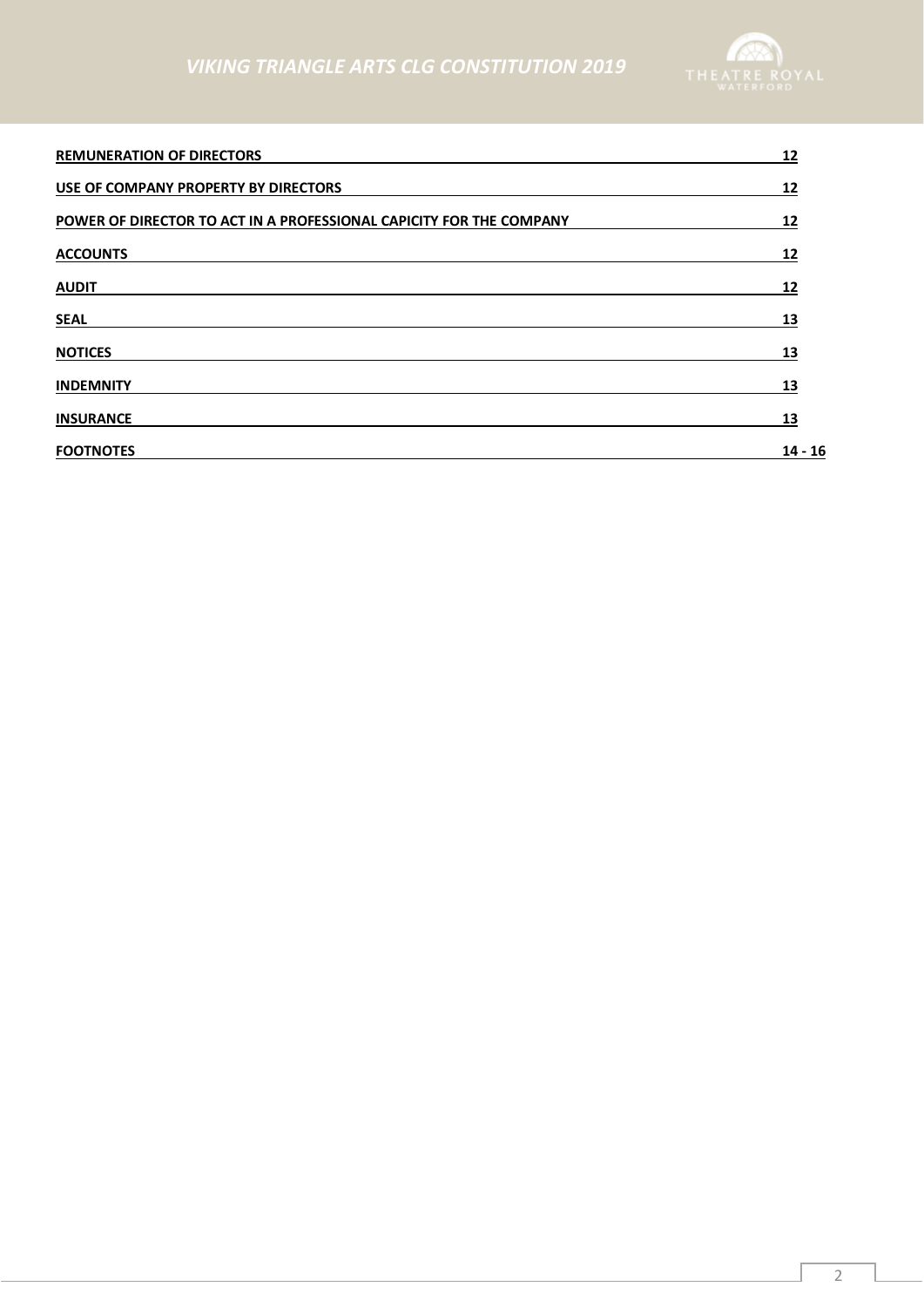

# **COMPANIES ACT 2014 CONSTITUTION OF VIKING TRIANGLE ARTS CLG LTD<sup>1</sup>**

# **MEMORANDUM OF ASSOCIATION**

#### **1. The Company<sup>2</sup>**

The name of the company is Viking Triangle arts CLG ("the Company"). The company is a company limited by guarantee, registered under Part 18 of the Companies Act 2014<sup>3</sup>

#### **2. Main Object<sup>3</sup>**

The main object for which the Company is established is: To carry on in the city of Waterford and elsewhere the business of theatre, concert hall and cinema proprietors and to contribute to the advancement of Arts and Education in Waterford and the South East through the promotion and encouragement of Cultural and Artistic activities .The organisation will operate from the building known as the Theatre Royal on the Mall in Waterford. It will through its programme of activities identify and promote social and cultural opportunities in the community. This will be achieved by an experienced board, management and team who are dedicated to the support of arts in Waterford for the benefit of the residents and visitors to Waterford and the South East.<sup>4</sup>

#### **3. Subsidiary Object(s)**

In furtherance exclusively of the foregoing main object, the Company shall have the following subsidiary objects<sup>5</sup>:

- a) To organise and produce dramas, plays, operas, concerts, musical recital, dancing circuses and puppet shows and all other kinds of theatrical, dramatical, musical, terpsichorean, gymnastic, athletic, slight of hand and other displays and exhibitions.
- b) To organise, give, display and produce films and cinematographic productions, radio and television shows and reproductions and all other such forms of entertainment
- c) To organise, arrange and provide lectures, debates, conferences and meetings
- d) To make arrangements with persons, societies, companies and organisations engaged or interested in any of the foregoing objects.
- e) To organise and sponsor productions of opera, drama, plays, musical exhibitions, concerts, ballet and other dancing display by any persons, society, company or organisation.
- f) To let the Theatre Royal, Waterford and the furniture, fixtures and equipment therein to any person, society, company, organisation having any of the foregoing objects, to apply for and receive gifts and grants from any government or local authority or other body or person for or in connection with any of the objects of the society.
- g) To carry on the business of vendors of and dealers in sweets, confectionary, ice-cream, minerals and other such commodities.
- h) To carry on the business of dealers in programmes, newspapers, periodicals, books, photographs, pictures and other such productions.
- i) To carry on the business of restaurant keepers and caterers, preparing, supplying, providing, serving, selling and dealing in ale, beer, wines, spirits and all kinds of drinks and beverages.
- j) To carry on the business of booking agents, commission agents, advertisers and all such agencies as may be advantageous to the foregoing objects.
- k) Generally, to engage in any business or venture which many seem conducive to the interest of the company.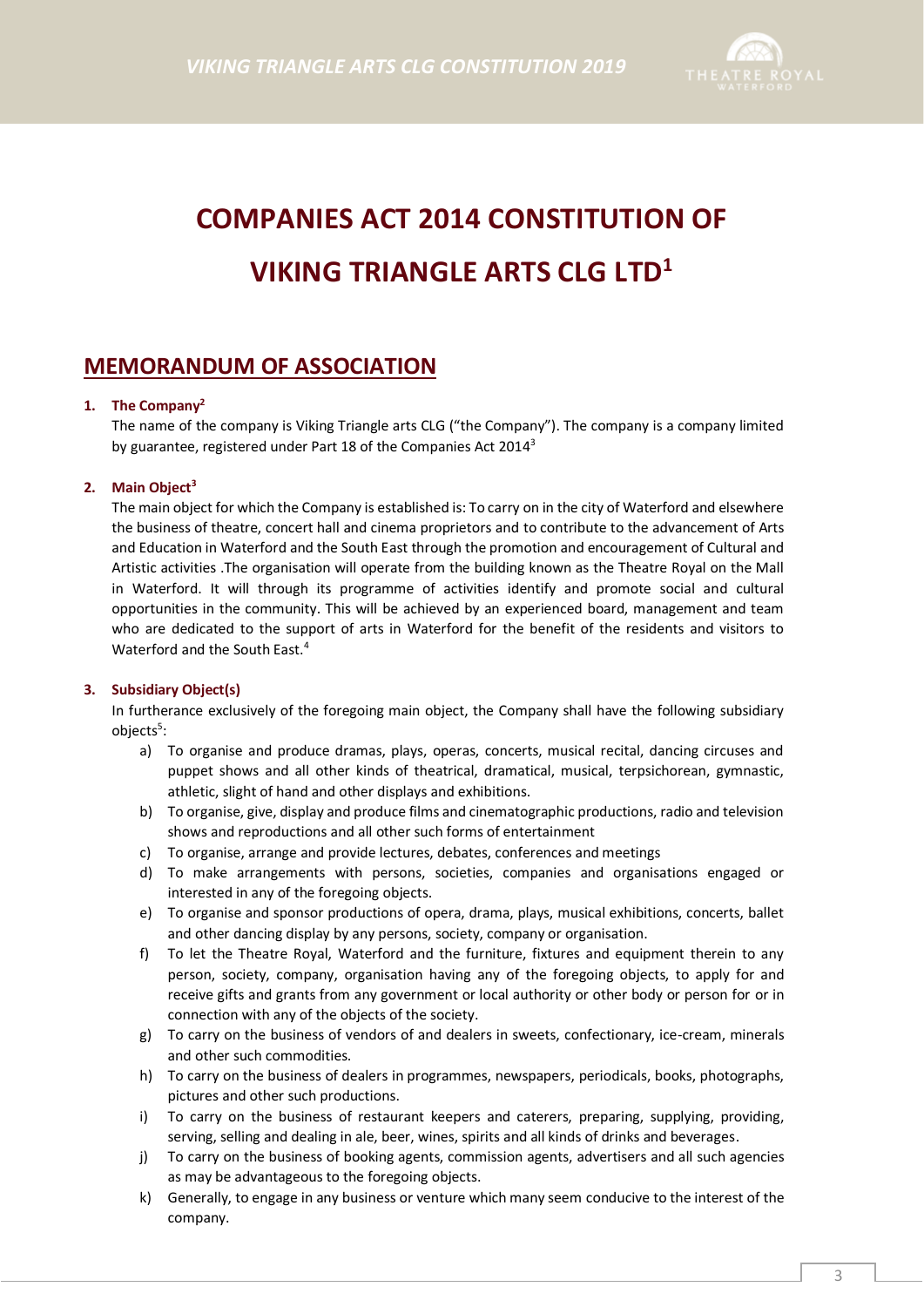

- l) To identify and promote social and cultural opportunities in the community.
- m) To provide meeting rooms and facilities for local voluntary groups from all sectors of the community.
- n) To evaluate existing amenities and services, to determine future requirements and to pursue their implementation.
- o) To raise public awareness of the Company's activities through publications, meetings and seminars.
- p) To promote and encourage interactions with other communities both local and national

#### **4. Powers<sup>6</sup>**

- a) To the extent that the same are essential or ancillary to the promotion of the main object of the Company as heretofore set out, the Company may exercise the following powers<sup>7</sup>:
- b) To solicit and accept grants, donations and any other form of voluntary contributions, and to administer, manage and expend such funds or other contribution in furtherance of the objects of the Company
- c) To purchase, lease or by any other means acquire any real or personal property and to sell, manage or otherwise deal with the same, in any lawful manner.
- d) To borrow and raise money in such manner and upon such security and the Company shall think fit.
- e) To invest the monies of the Company not immediately required for its purposes in such investments, securities or property as many be thought fit, subject to such conditions and consents as many be require by law.
- f) To accumulate capital for any purpose of the Company and to appropriate any of the Company's assets to specific purposes, either conditionally or unconditionally SAVE HOWEVER that prior permission shall be obtained from the Revenue Commissioners when it is intended to accumulate funds for a period in excess of two years<sup>8</sup>.
- g) To grant pensions and gratuities to any person who has served the Company as an employee, or any dependant of such person, provide that the same shall not exceed that provided by a pension scheme covered by Part 30 of the Taxes Consolidation Act 1997; that such a pension scheme has been operated by the Company and that the beneficiary has been a member of the scheme while employed by the Company<sup>9</sup>
- h) To subscribe or guarantee money for charitable objects
- i) To undertake and execute any trusts which may seem directly or indirectly conducive to the attainment of the main object(s) of the Company<sup>10</sup>
- j) To guarantee support or secure whether by personal covenant or by mortgaging or charging all or any part of the undertaking, property and assets (present and future) of the company, or all such methods, the performance of the obligations of and the repayment or payment of the principle amounts and interest of any person, firm or Company or the dividends or interest of any securities, including (without prejudice to the generality of the foregoing) any company which is the Company's holding company or a subsidiary or associated company.
- k) To enter into any arrangements with any government or authority, supreme, municipal, local or otherwise, or company that may seem conducive to the Company's main objects and to obtain from any such government authority or company, any charters, contracts, decrees, rights, privileges and concessions and to carry out, exercise and comply with any such arrangements, charters, contracts, decrees, rights, privileges and concessions.
- l) To do all or any of the above things on any part of the world, as principals, agents, contractors trustees or otherwise and either alone in partnership or conjunction with any person or company, and to contract for the carrying on of any operation connected with the Company's main object by any person or company.
- m) To do all such other things as may be deemed incidental or conducive to the attainment of the above main object.

#### **5. Limited Liability**

The liability of the members is limited.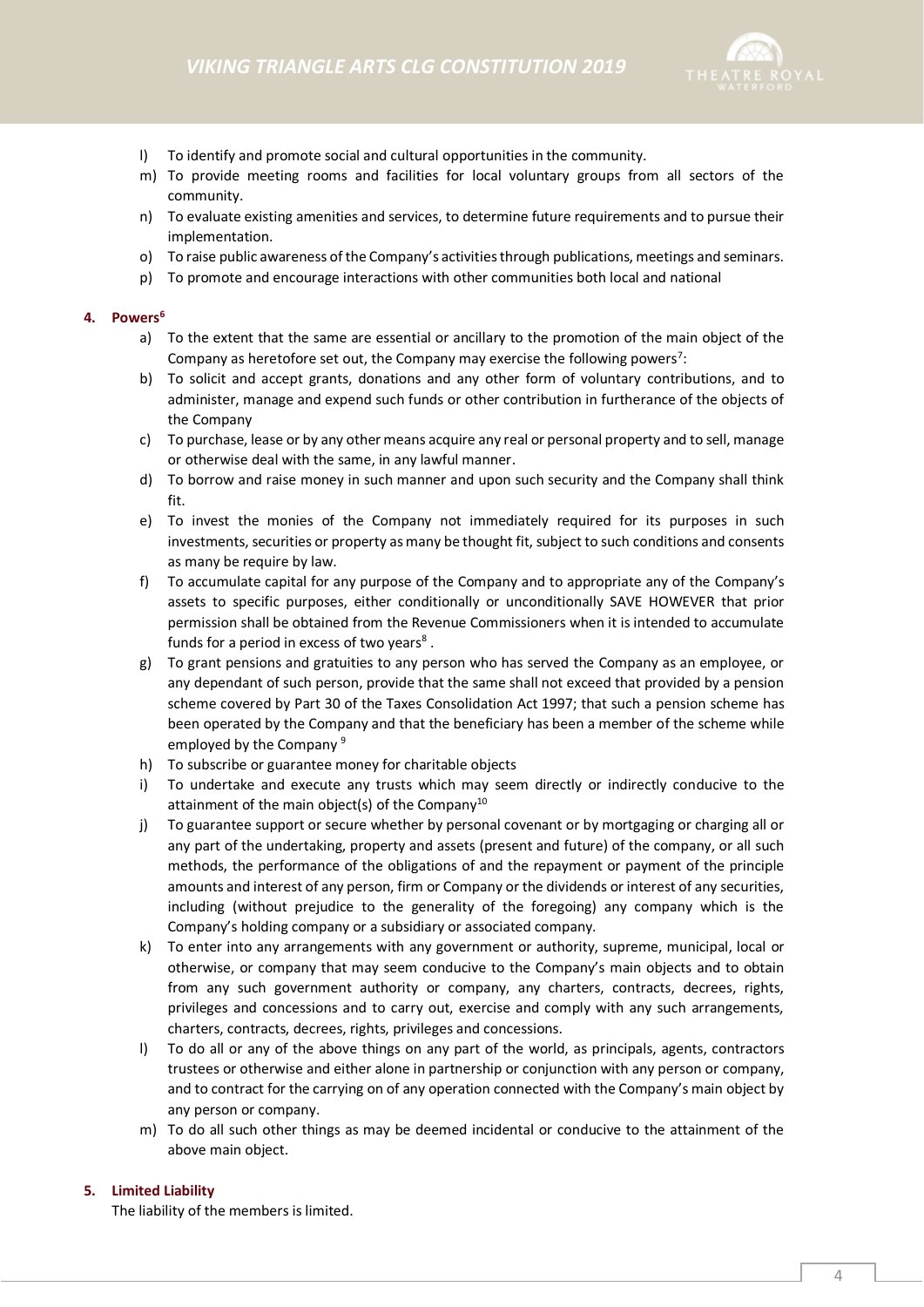

#### **6. Income and Property<sup>11</sup>**

The income and property of the Company shall be applied solely towards the promotion of its main object as set forth in this constitution. No portion of the Company's income and property shall be paid or transferred directly or indirectly by way of dividend, bonus, or otherwise howsoever by way of profit to members of the Company.

No Director Shall be appointed to any office of the Company paid by salary or fees or receive any remuneration or other benefit on money or money's worth from the Company. However, nothing shall prevent any payment in good faith by the Company of:

- a) Reasonable and proper remuneration to any member, officer or servant of the Company (not being a director) for any services rendered to the Company;
- b) Interest at a rate not exceeding 1% above the Euro Interbank Offered rate (Euribor) per annum on money lent by directors or other members of the Company to the Company;
- c) Reasonable and proper rent for premises demised and let by any member of the Company (including the Director) to the Company;
- d) Reasonable and proper out-of-pocket expenses incurred by a director in connection with his or her attendance to any matter affecting the Company;
- e) Fees, remuneration or other benefits in money's worth to any Company of which a director may be a member holding of not more than one hundredth part of the issued capital of such Company.
- f) Nothing shall prevent any Payment by Company to a person pursuant to an agreement entered into in compliance with section 89 of the Charities Act 2009 (as for the time being amended, extended or replaced).

#### **7. Contributions by Members on Winding-Up**

Every member of the Company undertakes to contribute to the assets of the Company, if the Company is wound up while he or she is a member or is would up within one year after the date on which he or she ceases to be a member, for the payment of the debts and liabilities of the Company contracted before he or she ceases to be a member; the costs, charges and expenses of winding up; and the adjustment of the rights of contributories among themselves, such amount as may be required, not exceeding one euro.

#### **8. Prohibition of Distribution to Members on Winding-Up**

If upon the winding up or dissolution of the Company there remains, after the satisfaction of all its debts and liabilities, any property whatsoever, the same shall not be paid to or distributed among the members of the Company but shall be given or transferred to some other charitable institution or institutions having main objects similar to the principal object of the Company.The institution or institutions to which the property is to be given or transferred shall prohibit the distribution of their income and property among their members to an extent at least as great as is imposed on the company under or by virtue of Claus 6 hereof. Members of the company shall select the relevant institution or institutions at or before the time of dissolution, and if and so far as effect cannot be given to such provision, then the property shall be given or transferred to some charitable object with the agreement of Charities Regulatory Authority. Final Accounts will be prepared and submitted that will include a section that identifies and values any assets transferred along with the details of the recipients and terms of transfer.

#### **9. Additions, Alterations or Amendments**

No additions, alterations or amendments shall be made to or in the provision of this constitution unless the same shall be approved by the Charities Regulatory Authority<sup>12</sup>

#### **10. Keeping of Accounts**

Annual audited accounts shall be kept and make available to the Revenue Commissioners and/or the Charities Regulatory Authority, upon request $^{13}$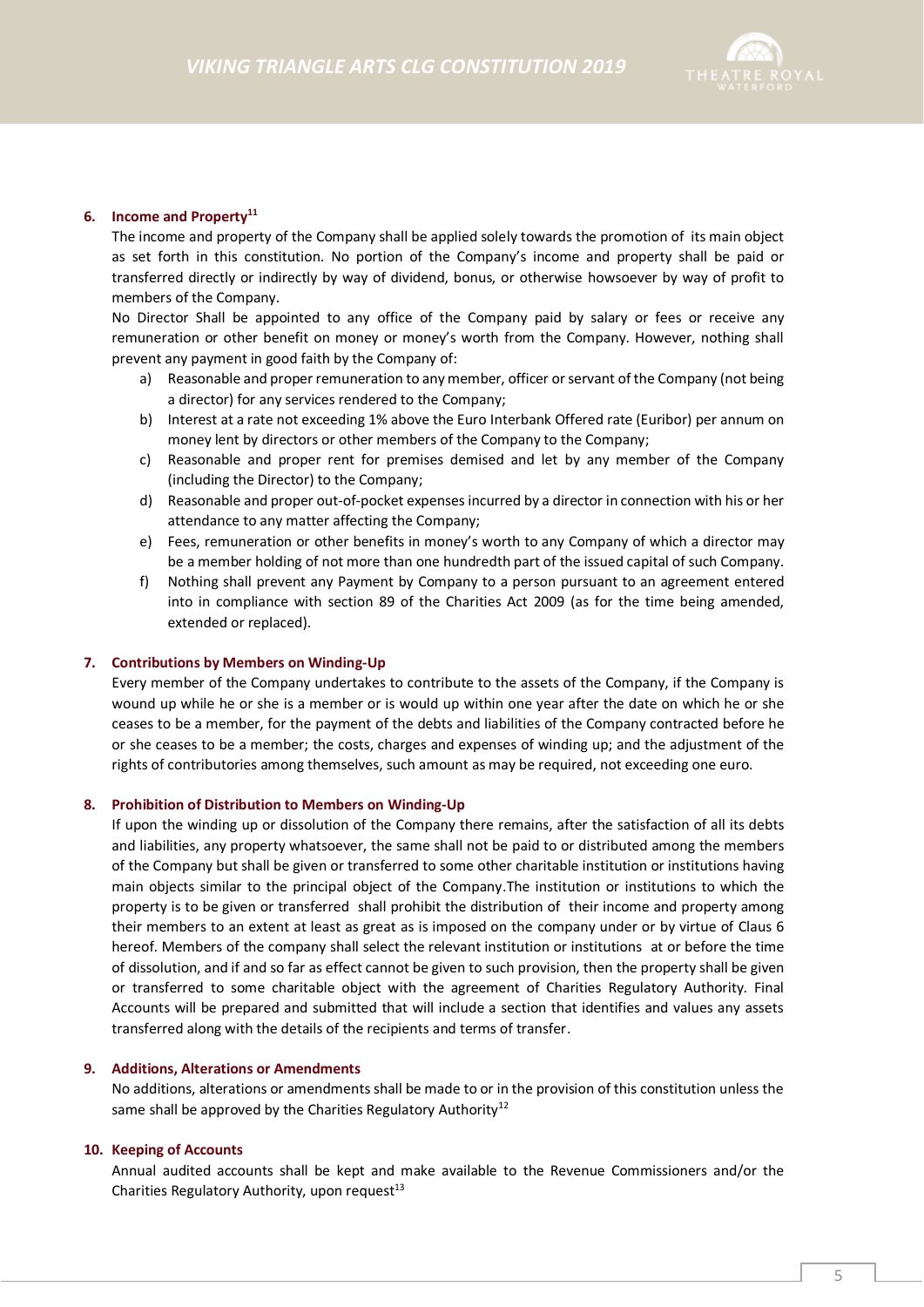

# **ARTICLES OF ASSOCIATION<sup>14</sup>**

#### **INTERPRETATIONS**

#### **1.**

| a) | In these articles:      |                                                                                                |
|----|-------------------------|------------------------------------------------------------------------------------------------|
|    | "The Act"               | means the Companies Act 2014, and any statutory amendment(s)<br>thereof;                       |
|    | "Director"              | means any director for the time being of the Company;                                          |
|    | "The Board"             | means the board of directors of the Company <sup>15</sup>                                      |
|    | "Member"                | Means a member of the Company, admitted in accordance with article<br>5 herein;                |
|    | "The Registered Office" | means the registered office for the time being of the Company;                                 |
|    | "The Secretary"         | means any person(s) or body corporate appointed to perform the role<br>of company secretary    |
| b) |                         | Expressions referring to writing shall, unless the contrary intention appears, be construed as |

- b) Expressions referring to writing shall, unless the contrary intention appears, be construed as including referenced to every mode of representing words in visible form.
- c) Unless the contrary intention appears, words or expressions contained in these articles shall bear the same meaning as in the Act.

#### **OPTIONAL PROVISIONS OF THE ACT**

**2.** To the extent that they are omitted from or modified by these articles, the optional provision of the Act, as defined in Section 1177(2) thereof, are hereby excluded or modified, as the case may be<sup>16</sup>.

#### **ALTERATION OF THE CONSTITUTION**

**3.** Subject to the provision of the Act, and the provisions of the constitutions, the Company may by special resolution alter either or both its memorandum and articles of association. Any alteration or addition so made shall be as valid as if originally contained therein $17$ 

# **MEMBERS<sup>18</sup>**

- 4. The Company shall have 10 members <sup>19</sup>. The board May from time to time register an increase or decrease in numbers of members. There will never be less than 3 members . The same persons act as members and **Directors**
- **5.** The Members of the Company shall be the subscribers and such persons (or bodies<sup>20</sup>) as the Board shall admit to membership in accordance with these articles, and whose names are entered on the register of members of the Company<sup>21</sup>.

#### **TERMINATION OF MEMBERSHIP**

- **6.** A member may resign his or her membership by serving notice to that effect upon the Company at the Registered Office<sup>22</sup>
- **7.** The Board may require a member to resign his or her membership by serving notice upon the member terminating his or her membership, such notice to expire no earlier that the date of service of the notice<sup>23</sup>
- **8.** The death or bankruptcy of a member shall terminate his or her membership<sup>24</sup>

#### **OBLIGATIONS OF MEMBERS**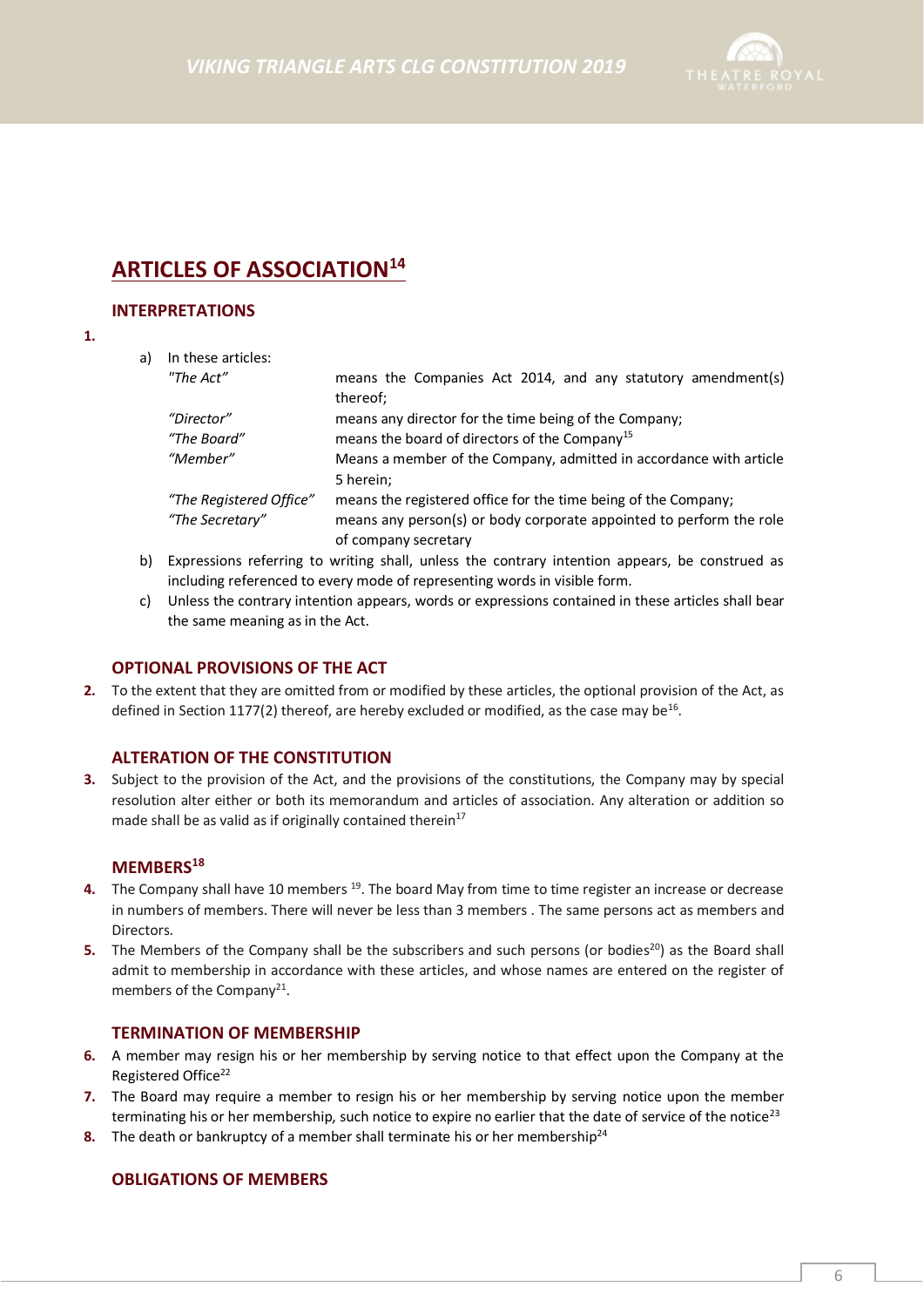

**9.** Every member shall, as a continuing condition of membership, be bound by the provisions of the constitution of the Company and any amendment thereof, and shall observe all (if any) rules or regulations made from time to time by the Company in general meeting or by the Board<sup>25</sup>

## **GENERAL MEETINGS OF MEMBERS<sup>26</sup>**

- **10.** The Company shall in each year hold a general meeting as its annual general meeting, in addition to any other meetings in the year and shall specify the meeting as such in the notice calling it and not more than 15 months shall elapse between the date of one annual general meeting of the Company and the next. So long as the Company holds its first annual general meeting within 18 months of its incorporation, it need not hold it in the year of its incorporation or in the following year.
- **11.** The business of the annual general meeting shall include<sup>27</sup>:
	- a) Consideration of the Company's statutory financial statements and the report of the directors, together with the report of the statutory auditors on those statements and that report;
	- b) the review by the members of the Company's affairs;
	- c) the authorisation of the directors to approve the remuneration of the statutory auditors;
	- d) the election and re-election of directors;
	- e) the appointment or re-appointment of statutory auditors;
	- f) the remuneration of the directors.
- **12.** All general meetings of the Company, other than annual general meetings, shall be known as "extraordinary general meetings"
- **13.** The Board may, whenever it thinks fit, convene an extraordinary general meeting and extraordinary general meetingsmay also be convened as provided by Section 1203 of the Act. If at any time there are not sufficient directors in Ireland capable of acting to forma a quorum, any director or any member of the Company may convene and extraordinary general meeting in the same manner as nearly as possible as that in which meetings may be convened by the Board.
- **14.** General meetings of the Company shall be held in the State at such time and at such place as the Board shall appoint.
- **15.** A meeting, other than an adjourned meeting shall be called, in the case of an annual general meeting or an extraordinary general meeting for the passing of a special resolution, by not less than 21 days' notice, and in the case of any other extraordinary general meeting, by not less than 7 days' notice. The notice shall be exclusive of the day on which it is served or deemed to be served and of the day for which it is given. It shall be given in the manner specified in these articles to such persons as are under these articles entitled to receive such notices for the Company.
- **16.** The notice of a general meeting shall specify
	- a) The place, the date and the time of the meeting;
	- b) The general nature of the business to be transacted at the meeting;
	- c) In the case of a proposed special resolution, the text or substance of the resolution<sup>28</sup>
- **17.** The statutory auditors of the Company shall be entitled to:
	- a) Attend any general meeting of the Company;
	- b) Receive all notices of, and other communications relating to any general meeting which any members of the Company is entitled to receive;
	- c) Be heard at any general meeting which they attend, on any part or the business of the meeting which concerns them as statutory auditors $29$
- **18.** A meeting of the Company, notwithstanding that it is called by a shorter notice than that specified in article 15<sup>30</sup>, shall be deemed to have been duly called if it is so agreed by all of the members entitled to attend and vote at the meeting, and the statutory auditors of the Company.
- **19.** No business shall be transacted at any general meeting unless a quorum of members is present at the time when the meeting proceeds to business. Three members present in person (or by proxy<sup>31</sup>) shall be a quorum.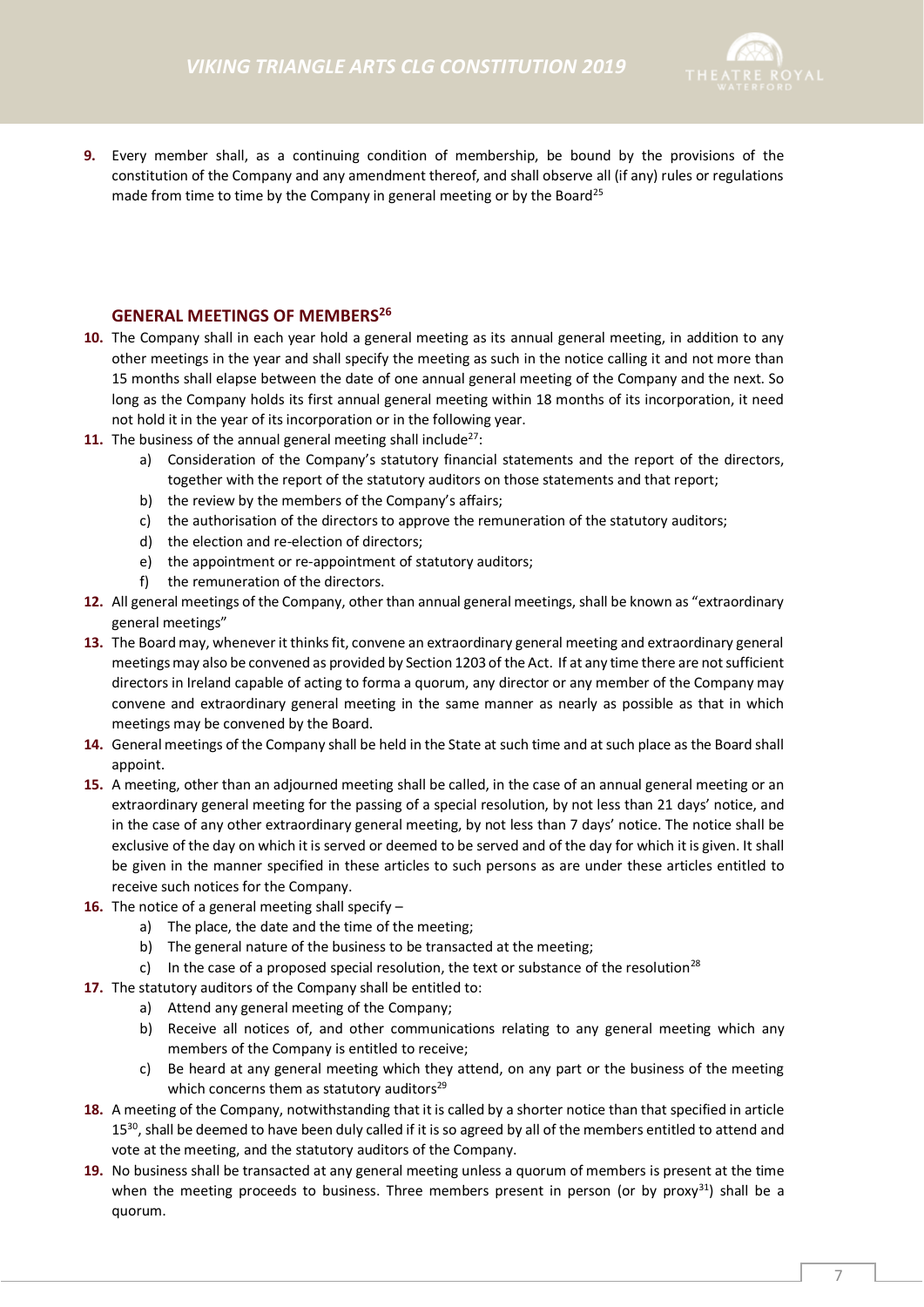

- **20.** If within half an hour from the time appointed for the meeting quorum is not present, the meeting, if convened upon the requisition of members, shall be dissolved; in any other case it shall stand adjourned to the same day in the next week at the same time and place, or to such other day and at such other time and place as the Board may determine, and if at the adjourned meeting a quorum is not present within half an hour from the times appointed for the meeting, the members present shall be a quorum.
- **21.** The chairperson of the Board shall preside as a chairperson at every general meeting of the Company. If he or she is not present within 15 minutes after the appointed time for the holding of the meeting or is unwilling to act, the directors present shall elect one of their number to be chairperson of the meeting.
- **22.** The chairperson may with the consent of any meeting at which a quorum is present (and shall, if so, directed by the meeting) adjourn the meeting from time to time and from place to place.
- **23.** When a meeting is adjourned for 30 days or more, notice of the adjourned meeting shall be given as in the case of an original meeting. Save as aforesaid, it shall not be necessary to give any notice of an adjournment or of the business to be transacted at any adjourned meeting.

### **VOTES OF MEMBERS**

- **24.** Where a matter is being decided (whether on a show of hands or on a poll) every member present shall have one vote.
- **25.** A vote shall take place on a show of hands, unless a poll is demanded before or on the declaration of the result of a show of hands.
- **26.** A demand for a poll may be made by
	- a) The chairperson of the meeting; or
	- b) At least three members present in person; or
	- c) Any members present in person representing not less than 10% of the voting rights of members entitles to vote at the meeting.
- **27.** Unless a poll is demanded, a declaration by the chairperson that a resolution has on a show of hands been carried, or lost, an entry to that effect in the minutes of the meeting shall be conclusive evidence of the fact, without proof of the number or proportion of the votes recorded in favour of, or against such resolution.
- **28.** If the poll is demanded it shall be taken in such a manner as the chairperson directs and the result of the poll shall be deemed to be the resolution, in relation to the matter concerned, of the meeting at which the poll was demanded.
- **29.** Where there is an equality of votes, whether on a show of hands or on a poll, the chairperson of the meeting shall be entitled to a second or casting vote<sup>33</sup>.
- **30.** No member shall be entitled to vote at a meeting of members of the Company if there are monies due and outstanding by such member to the Company.
- **31.** No objection shall be raised to the qualification to vote of any voter except at the meeting at which the vote objected to is given or tendered, and every vote not disallowed at such meeting stall be valid for all purposes. Any such objection made in due time shall be referred to the chairperson of the meeting whose decision shall be final and conclusive.

#### **RESOLUTIONS**

- **32.** Notwithstanding article 15<sup>34</sup>, a special resolution may be proposed and passed as a special resolution at a meeting of which less than 21 days' notice has been given, if the conditions specified in section 191 of the Act are satisfied.
- **33.** The terms of any resolution (whether special or otherwise) before a general meeting may be amended by ordinary resolution at the meeting, provided that the resolution, as amended, will still be such that adequate notice of the same can be deemed to have been duly given.
- **34.** Subject to compliance with the conditions in section 193 of the Act, a resolution in writing signed by all members for the time being entitled to attend and vote on such resolution at the general meeting shall be as valid and effective for all purposes as if the resolution had been passed at a general meeting of the company duly convened and held, and if described as a special resolution shall be seemed to be a special resolution within the meaning of the  $Act^{35}$
- **35.** When a resolution is passed at an adjourned general meeting, it will be treated as having been passed on the date of the meeting and not on any earlier date.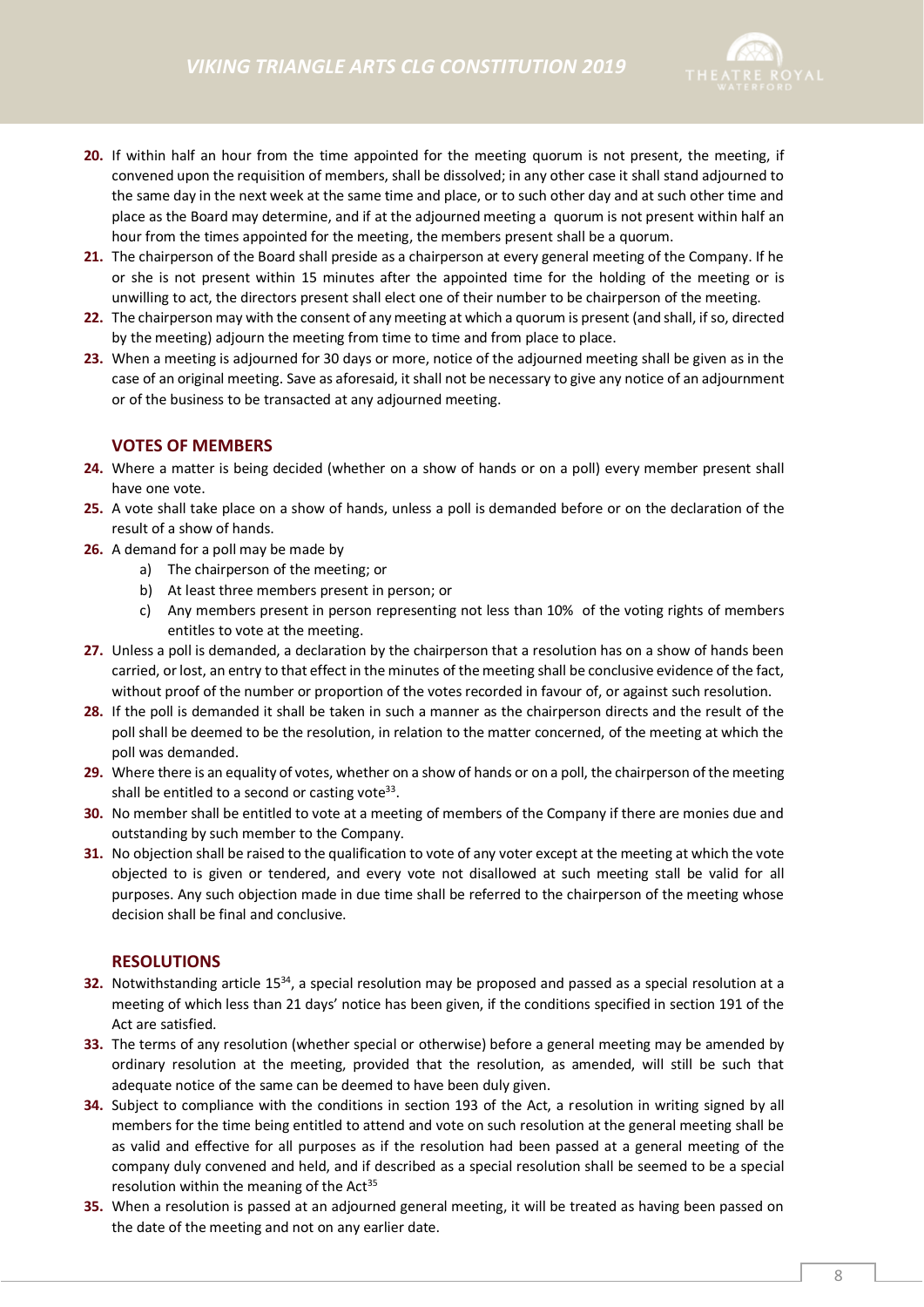

### **MINUTES OF GENERAL MEETINGS**

- **36.** The Company shall, as soon as may be after the holding of a meeting, cause minutes of the proceedings of the meeting and the terms of all resolutions to be entered in books kept for the purpose. All such books shall be kept in the same place.
- **37.** Any meeting referred to in article 36<sup>36</sup>, if purporting to be signed by the chairperson of the next meeting at which the proceedings were ha, or the chairperson of the next succeeding meeting, shall be evidence of what occurred at the meeting.

#### **THE BOARD OF DIRECTORS**

- **38.** The Company shall have a minimum of 5 and a maximum of 10 directors. Within this range, the Board may from time to time by ordinary resolution increase or reduce the number of directors. There will always be at least 3 members.<sup>37</sup>
- **39.** Vacancies for the position of director shall be filled by election at the annual general meeting of the Company<sup>38</sup>
- **40.** No person shall be eligible for election as a director at a general meeting, unless not less than 3 nor more than21 days, before the day appointed for the meeting there shall have been left at the Registered Office –
	- a) Notice in writing signed by a member of the Company entitled to attend and vote at the meeting, of his or her intention to propose the person concerned for such election; and
		- b) Notice in writing signed by the person concerned of his or her willingness to be elected<sup>39</sup>
- **41.** No person may be a director of the Company unless he or she has attained the age of 18 years<sup>40</sup>
- **42.** Any purported appointment of a director without that person's consent shall be void<sup>41</sup>
- **43.** At a general meeting of the Company, a motion for the appointment of two or more persons as directors by a single resolution shall not be made, unless a resolution that it shall be so made has first been agreed to by the meeting without any vote being given against it<sup>42</sup>
- **44.** The Board shall have the power at any time and from time to time, to co-opt a person to be a director to fill a casual vacancy arising in the number of elected directors. Any director so appointed shall hold office only until the next general annual meeting and shall be eligible for the election thereat.

## **ROTATION OF DIRECTORS<sup>43</sup>**

- **45.** At the annual general meeting of the Company in each year, one-third of the directors of the time being, or, if their number is not 3 or a multiple of 3, then the number nearest one third shall retire from office.
- **46.** The directors to retire in every year shall, subject to article 47<sup>44</sup>, be those persons who have been longest in office since their last election but as between person who became directors on the same day, those to retire shall (unless they agree otherwise among themselves) be determined by lot.
- **47.** A retiring director shall be eligible for re-election for a further term or terms of office which, when aggregated with terms already served, shall not exceed nine years, but not for any longer period. A "year" for this purpose shall mean the period from one annual general meeting of the Company to the next.

#### **REMOVAL OF DIRECTORS**

- **48.** The Company may by ordinary resolution remove a director before the expiration of his or her period of office. Such a resolution shall not be effective unless the provisions of section 146 of the Act are observed.
- **49.** A vacancy created by the removal of a director under this article may be filled at the meeting at which he or she is removed and, if not so filled, may be filled as a casual vacancy.

#### **VACATION OF OFFICE**

- **50.** The office of director shall be vacated if the director:
	- a) Is adjusted bankrupt or, being a bankrupt, has not obtained a certificate of discharge in the relevant jurisdiction; or
	- b) Becomes or is deemed to be subject to a disqualification order within the meaning of Chapter 4 of Part 14 of the Act; or
	- c) The director resigns his or her office by notice in writing to the Company; or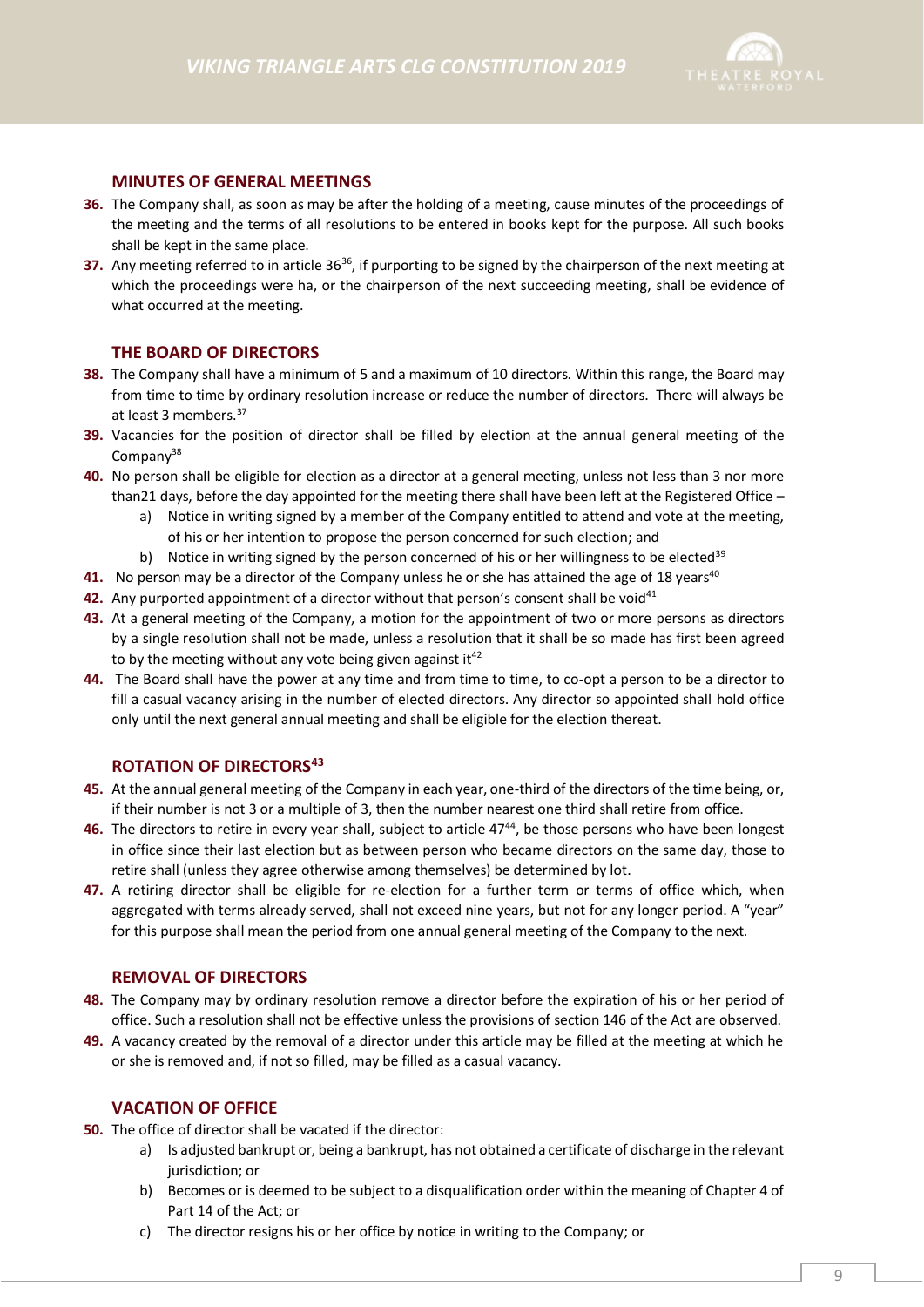

- d) The health of the director is such that he or she can no longer be reasonably be regarded as possessing an adequate decision-making capacity; or
- e) A declaration of restriction is made in relation to the director and the Board
- f) At any time during the currency of the declaration, resolved that his or her office be vacated; or
- g) The director is sentenced to a term of imprisonment (including a term that is suspended) following conviction of an indictable offence; or
- h) The director is absent form Board meeting held during a period of more than 6 months, without the permission of the directors<sup>45</sup>

### **SECRETARY**

- **51.** The Company shall have a Secretary, who may be one of the directors<sup>46</sup>
- **52.** The Secretary shall be appointed by the Board for such term, at such remuneration and upon such conditions as it many think fit; and any Secretary so appointed may be removed by  $it^{47}$
- **53.** Without derogating from the applicable statutory and other legal duties, the duties of the Secretary shall be those delegated to the Secretary from time to time by the Board.
- **54.** The directors shall ensure that the Secretary has the skills or resources necessary to discharge the statutory and other duties associated with the position, including to maintain (or to procure the maintenance of) the Company records (other than accounting records) required to be kept in relation to the Company<sup>48</sup>

#### **REGISTER OF DIRECTORS AND SECRETARIES**

**55.** The Company shall keep a register of its directors and secretaries, and shall enter in the register the information specified in Section 149 of the Act

#### **POWERS AND DUTIES OF DIRECTORS**

- **56.** The business of the Company shall be managed by the Board, which may exercise all such powers of the Company as dictated by the Act or by those articles required to be exercised by the Company in general meeting, subject nevertheless to the provisions of the Act and of these articles and to such directions, being not inconsistent with the aforesaid provisions as may, by special resolution<sup>49</sup>, be given by the Company in general meeting but no direction given by the Company in general meeting shall invalidate any prior act of the Board which would have been valid if that direction had not been given.
- **57.** The Board may exercise all powers of the Company to borrow money and to mortgage or charge its undertaking, property and assets or any part thereof.
- **58.** The Board may delegate any of its powers to such person or persons as it thinks fit, including committees; any such committees shall, in the exercise of the powers so delegated, conform to any regulations that may be imposed on it by the Board.
- **59.** The Board may from time to time and at any time by power of attorney appoint any Company, firm or person or body of persons, to be the attorney of attorneys of the Company for such purposes and with such powers authorities an discretions (not exceeding its own powers) and for such period and subject to such conditions as the Board thinks fit, and any such powers of attorney may contain such provisions for the protection and convenience of persons dealing with any such attorney as the Board may think fit, and may also authorise any such attorney to delegate all or any of the powers, authorities and discretion vested in him or her.
- **60.** All cheques and other negotiable instruments, and all receipt for monies paid to the Company shall be signed, drawn, accepted, endorsed or otherwise executed by such person or persons and in such a manner as the Board shall from time to time determine.

#### **PROCEEDINGS OF DIRECTORS**

- **61.** The director may meet for the dispatch of business, adjourn and otherwise regulate their meetings as they think fit.
- **62.** Questions arising at any meeting of the directors shall be decided by a majority of votes and where there is an equality of votes, the chairperson shall have a second or casting vote<sup>50</sup>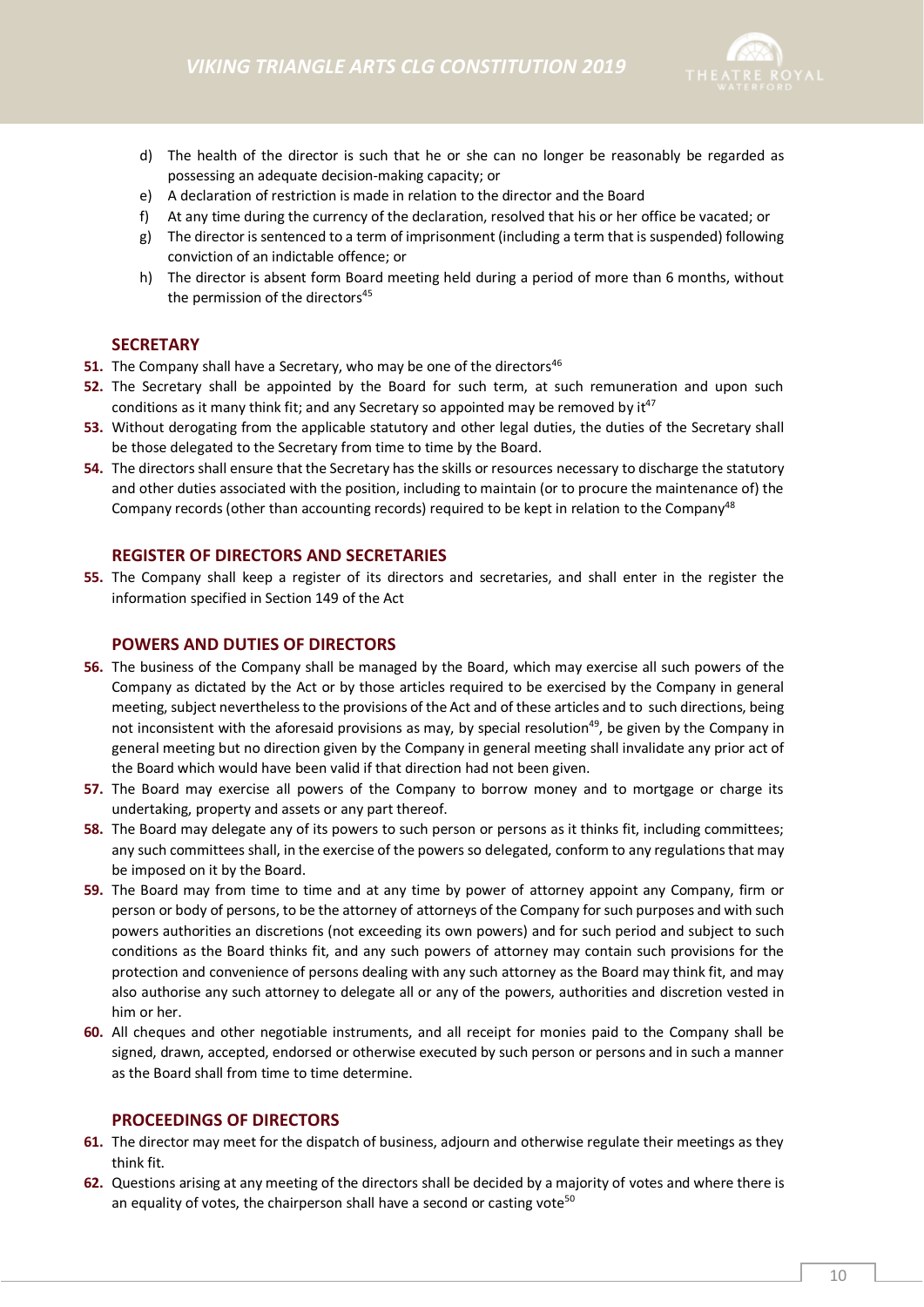

- **63.** A director may, and the Secretary on the requisition of a director shall, at any time, summon a meeting of the directors.
- **64.** The quorum necessary for the transaction of the business of the Board may be fixed by the directors and, unless so fixed, shall be 3.
- **65.** The directors may act notwithstanding any vacancy in their number but, if and so long as their number is reduced below the number fixed by or pursuant to these articles as the necessary quorum of directors, the continuing directors may act for the purpose of increasing the number of directors to that number for summoning a general meeting of the Company, but for no other purpose.
- **66.** The directors may elect a chairperson of the Board and determine the period of which he or she is to hold office, and if there is no such chairperson or, if at any meeting the chairperson is not present within 15 minutes after the time appointed for holding it, the directors present may choose one of their number to be chairperson of the meeting<sup>51</sup>.
- **67.** The directors may establish one or more committees consisting of members of the Board<sup>52</sup>. A committee so established may elect chairperson of its meetings; if no such chairperson is elected or, if at any meeting the chairman is not present within 15 minutes after the appointed time, the members of the committee present may choose one of their number to be chairperson of the meeting.
- **68.** A committee may meet and adjourn as it thinks proper. Questions arising at the committee meeting shall be determined by a majority of votes of the member's present, and when there is an equality in votes, the chairman shall have second or casting vote.
- **69.** A resolution in writing signed by all the directors of the Company, or by all of the members of a committee of them, and who are for the time being entitled to receive notice of a meeting of the directors, or, as the case may be, of such a committee, shall be as valid as if it had been passed at a meeting of the directors or such a committee duly convened and held.
- **70.** A meeting of the directors or of the committee referred to in article 67<sup>53</sup> may consist of a conference between some or all of the directors or, as the case may be, members of the committee, who are not all in one place but each of whom is able (directly or by means of telephonic, video or other electronic communication) to speak to each of the others and to be heard by each of the others. Such a meeting shall be deemed to take place where the chairperson of the meeting then is<sup>54</sup>

## **CONFLICT OF INTEREST**

- **71.** A director may not vote in respect of any contract, appointment or arrangement in which he or she is interested and he or she shall not be counted in the quorum present at a meeting at which the matter is considered.
- **72.** A director who is in any way, directly or indirectly, interested in a contract or proposed contract with the Company shall declare he nature of his or her interest at the Board meeting at which the question of entering into the contract is first raised, or at the next meeting held after he or she became so interested.
- **73.** A copy of every declaration shall, within 3 days of making it, be entered into the register of disclosable interests maintained by the Company<sup>55</sup>

#### **MINUTES OF MEETING**

- **74.** The Company shall cause minutes to be entered in books kept for that purpose of
	- a) All appointments of the officers made by the directors<sup>56</sup>;
	- b) The names of the director's present at each meeting of its directors and of any committee of the directors;
	- c) All resolutions and proceedings at all meetings of its directors and of committees of directors.
- **75.** Such minutes shall be entered in the foregoing books as soon as may be after the appointment concerned is made, the meeting concerned has been held or the resolution concerned has been passed.
- **76.** Any such minute, if purporting to be signed by the chairperson f the meeting at which the proceedings were had, or by the chairperson of the next succeeding meeting, shall be evidence of the proceedings.
- **77.** Where minutes have been made in accordance with articles 74<sup>57</sup> and 76<sup>58</sup> inclusive, then, until the contrary is proved –
	- a) The meeting shall be deemed to have been duly held and concerned;
	- b) All proceedings had at the meeting shall be deemed to have been duly had; and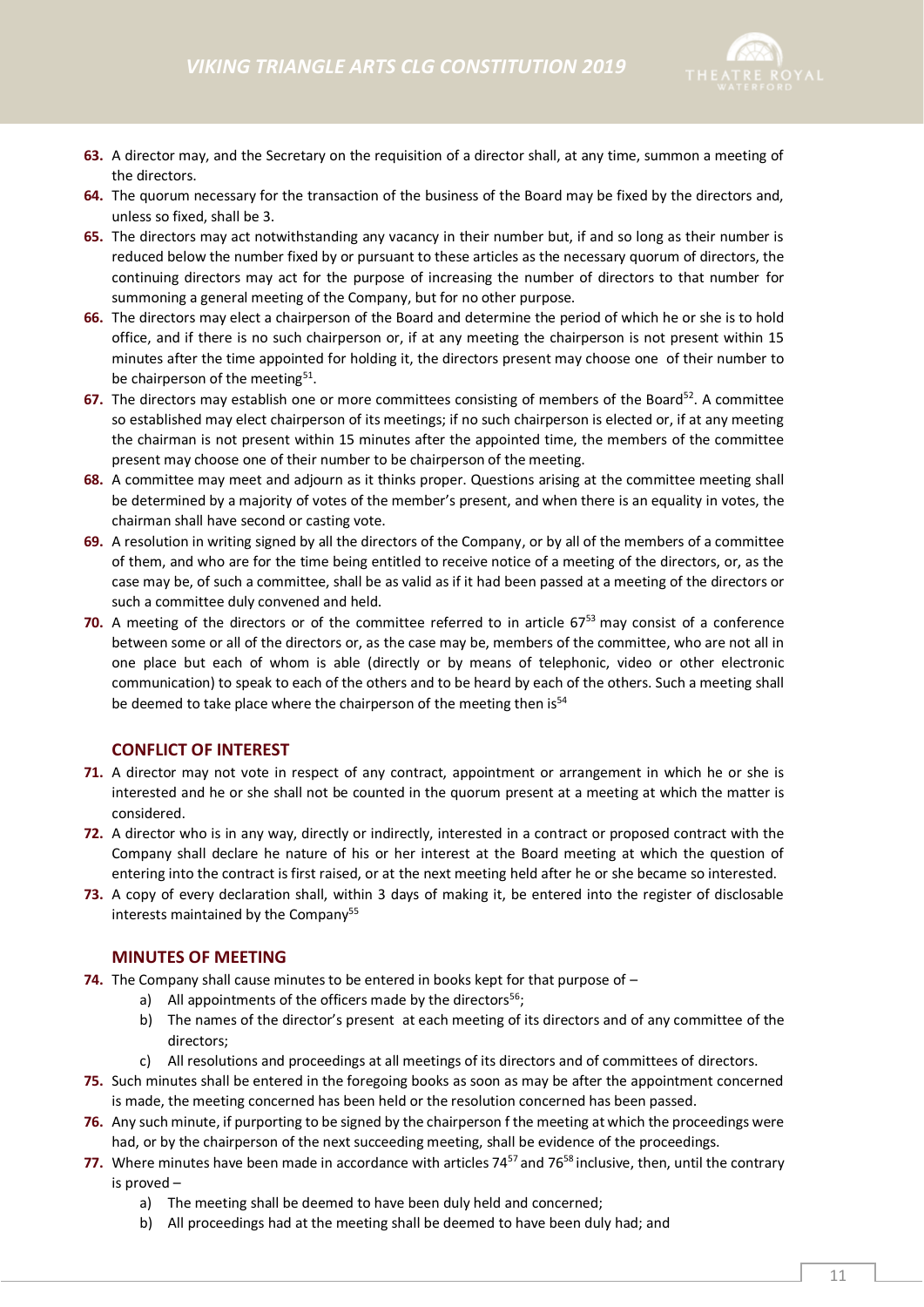

c) All appointments of officers made by its directors at the meeting shall be deemed to be valid.

### **AUDIT COMMITTEE<sup>59</sup>**

- **78.** The Board may establish an audit committee, constituted as it shall think fit.
- **79.** He responsibilities of an audit committee shall include:
	- a) The monitoring of the financial reporting process;
	- b) The monitoring of the effectiveness of the Company's system of internal control, internal audit and risk management;
	- c) The monitoring of the statutory audit of the Company's financial statements;
	- d) The review and monitoring of the independence of the statutory auditors and the provision of additional services to the Company
- **80.** If an audit committee is established, any proposal of the Board with respect to the appointment of statutory auditors to the Company shall be based on a recommendation made to the Board by the audit committee.

#### **REMUNERATION OF DIRECTORS**

- **81.** Directors shall not be remunerated for acting as such. A director may however be remunerated for other services rendered to the Company, provided the conditions of Section 89 of the Charities Act 2009 are fulfilled<sup>60</sup>
- **82.** Subject to compliance with any rules or protocols laid down by the Board, directors may be paid travelling, hotel and other expenses properly incurred by them in attendance and returning from meetings of the Board, any committee established by the board, general meetings of the Company, or otherwise incurred in connection with attending to the business of the Company.

#### **USE OF COMPANY PROPERTY BY DIRECTORS<sup>61</sup>**

**83.** No director shall use Company property for his or her own use or benefit SAVE HOWEVER that de minimise use of Company property may be made by a director for the exclusive purpose of carrying out his or her duties as a director, when such use is sanctioned at a meeting of the Board.

#### **POWER OF DIRECTOR TO ACT IN PROFESSIONAL CAPACITY FOR THE COMPANY**

**84.** Any director may act by himself or herself, or his or her firm, in a professional capacity for the Company, and, subject to compliance with the conditions of Section 89 of the Charities Act 2009, shall be entitled to remuneration for professional services rendered, as if her or she were not a director<sup>62</sup>

#### **ACCOUNTS**

- **85.** The Company shall keep or cause to be kept adequate accounting records in accordance with Chapter 2 of Part 6 of the Act.
- **86.** The accounting records shall be kept on a continuous basis and shall be sufficient to explain the Company's transactions and facilitate the preparation of financial statements that give a true and fair view of the assets, liabilities, financial position and profit or loss of the Company.
- **87.** The accounts records shall include:
	- a) Entries from day to day of all monies received and expended by the Company;
	- b) A record of the assets and liabilities of the Company;
	- c) A record of all transactions whereby goods are purchased and sold;
	- d) A record of all transactions whereby services are provided or purchased by the Company
- **88.** The Company's financial records shall be kept at the Registered Office or at such other place as the Board shall direct.
- **89.** The Board shall from time to time determine whether and to what extent and at what times and places and under what conditions or regulations the financial statements and accounting records of the Company shall be open to inspection of its members, not being directors of the Company.
- **90.** The Board shall from time to time in accordance with the provisions of Part 6 of the Act cause to be prepared and to be laid before the annual general meeting of the Company such financial statements and reports of the directors and statutory auditors as are required by those provisions to be laid before the AGM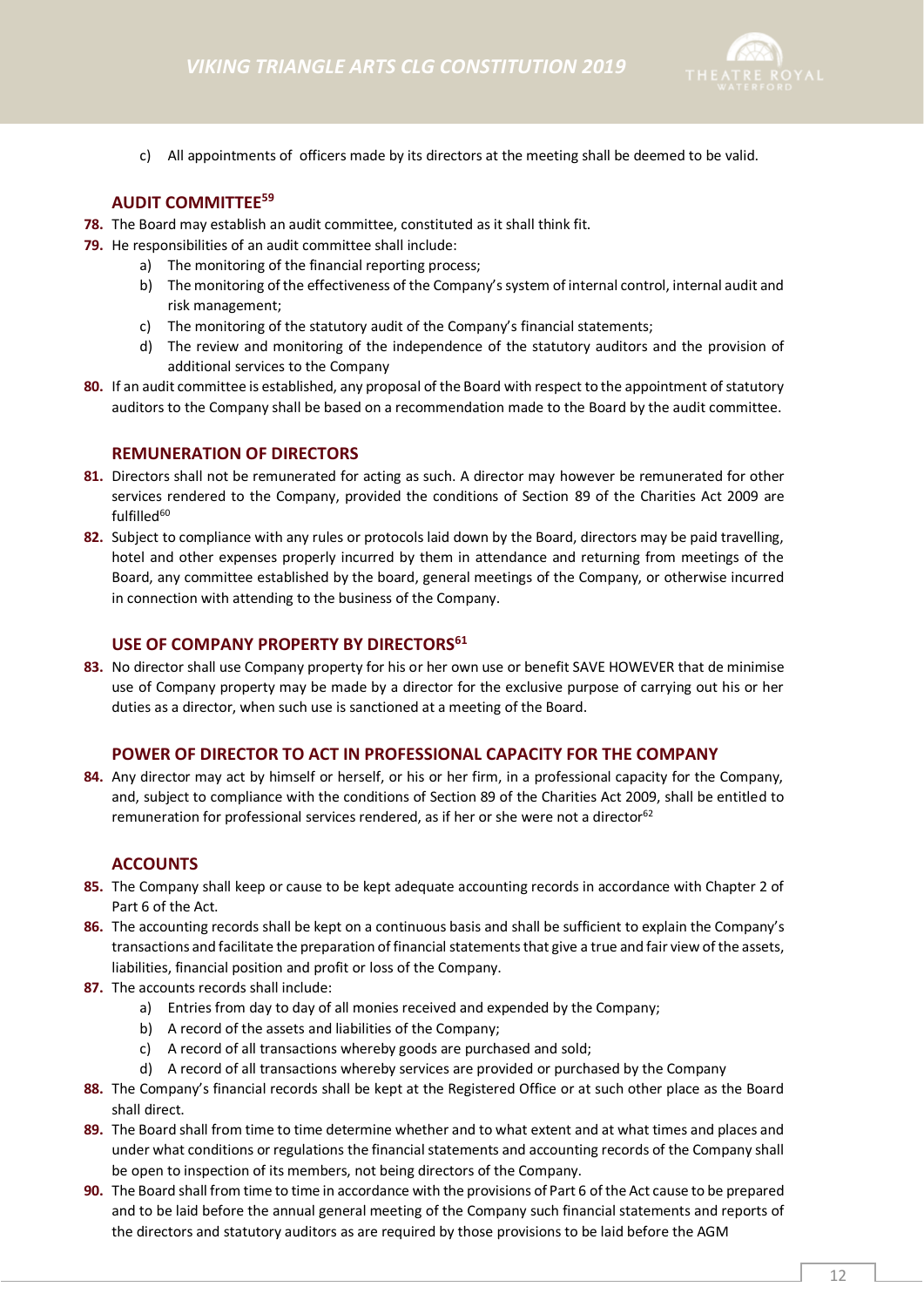

# **AUDIT**

- **91.** Statutory auditors shall be appointed by the Company and their duties regulated in accordance with Part 6 of the ACT<sup>63</sup>
- **92.** The Board shall arrange for the statutory financial statements of the Company for each financial year to be audited by the statutory auditors.

## **SEAL**

- **93.** The Company shall have a common seal that states the Company's name in legible characters
- **94.** The seal shall be used only on the authority of the Board, and every instrument to which the seal be affixed shall be signed by a director and shall be countersigned by the Secretary or by a second director or by some other person appointed by the Board for the purpose.

### **NOTICES**

- **95.** A notice convening a general meeting shall be delivered by the Company to every person entitles to attend the same by hand/courier, by sending it by post to him or her to his or her registered address, or, in the event that the intended recipient has authorised it in writing, by fax or email to the fax number, or email address provided by the intended recipient.
- **96.** A notice of any other description, including a notice convening a Board meeting may be delivered by hand/courier, by ordinary pre-paid post, by fax or by email.
- **97.** Where a notice is sent by post, service of the notice shall be deemed to be affected by properly addressing, prepaying and posting a letter containing a notice, and to have been received at the expiration of 24 hours after the letter containing the same is posted. Where a notice is served by fax or email, the service shall be deemed to have been affected at the expiration of 24 hours after the fax or email has been sent, unless there is a notified failure or error in delivery in that period.
- **98.** The accidental omission to give notice of any meeting convened pursuant to these articles, or the nonreceipt of such notice by any person entitled to receive notice shall not invalidate the proceedings at that meeting.
- **99.** Notice of every general meeting shall be given in the manner herein before authorised to:
	- a) Every member;
	- b) Every director;
	- c) The Secretary; and
	- d) The statutory auditor for the time being of the Company.

#### **INDEMNITY**

**100.**The Company indemnifies each officer of the Company against any liability incurred in relation to the Company, to the extent permitted by Section 235 of the Act<sup>64</sup>

#### **INSURANCE**

**101.**The Company may discharge the cost of Directors and Officers insurance for its officers, on such terms as the Board shall decide<sup>65</sup>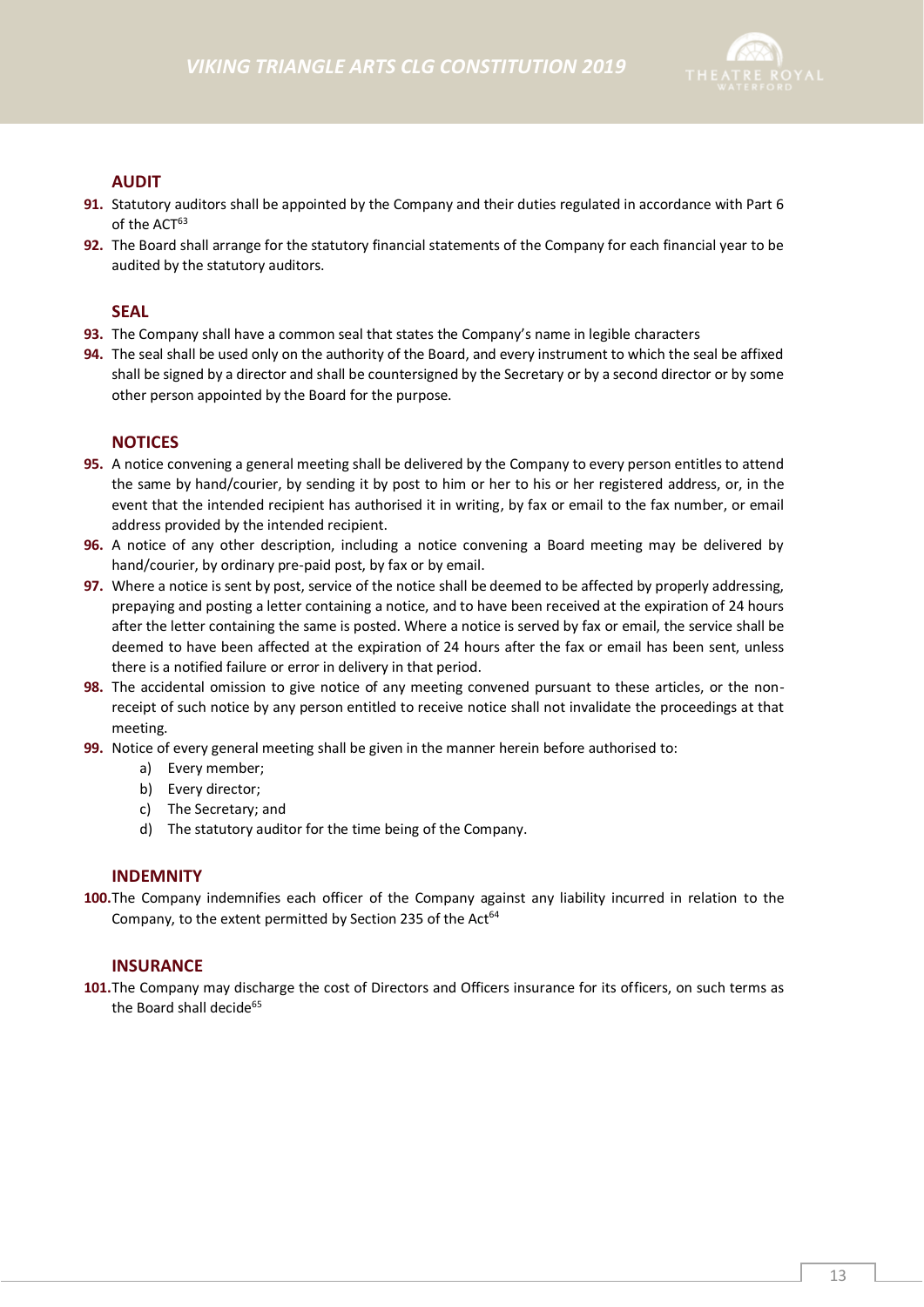

# **FOOTNOTES**

- 1. Insert name, ending with "Company Limited by Guarantee" ". Guarantee companies must now be described in this way. They may abbreviate the phrase to CLG or CTG, in upper or lower case. The adoption of a new constitution provides a convenient opportunity to review the name of the company. Note that if the Company has permission to dispense with the use of the suffix "Ltd", this will carry forward and apply to the use of the suffix "CLG", provided the Company Files Form G5 with the Companies Registration Office when submitting the revised constitution.
- 2. Note that the headings in the Memorandum, i.e. "Name; Main object; Subsidiary object(s)" and so forth are only required when the Company has or wishes to retain charitable status. There is otherwise more freedom in the drafting style.
- 3. This statement is a requirement of the Companies Registration Office.
- 4. A company which does not have, or does not intend applying for, charitable status, is free to state its objects here, in whatever way it wishes. If, however the approval of the Revenue Commissioners is required, note that they insist on having one main object in this clause (which falls within the meaning of "charitable" for their purposes), followed by, if desired, "subsidiary object(s)" which must be regarded as strictly subsidiary and ancillary to the attainment of the main object".
- 5. The company is free to draft its subsidiary objects, as it thinks fit, subject in the case of a company with charitable status, to the Revenue Commissioners having no particular objection.
- 6. Under the Companies Act 2014, the company has the capacity to do "any act or thing" stated in its objects, and this is deemed to include anything stated to be a "power". It is also provided that, even if it is not specifically stated, the company has the capacity to do anything that is advantageous or incidental to its objects. The Revenue Commissioners require "powers" to be set out in the Memorandum. Those included in this draft are sample clauses only, chosen because either they are specifically required by the Revenue Commissioners (which is the case in relation to sub-clauses (e) and (f)), or because some entities with whom the company has dealings might wish to see them specified in the Memorandum. The list may be extended as desired. Companies may wish to retain their existing list of powers.
- 7. Again, this formula of words represents a requirement of the Revenue Commissioners.
- 8. This is a specific requirement of the Revenue Commissioners, for companies with charitable status.
- 9. This provision is another which the Revenue Commissioners indicate should be included in the Memorandum.
- 10. As desired.
- 11. Again, there is more freedom in the drafting of this, the "non-profit" clause, if the approval of the Revenue Commissioners is not required. It need not, for example, be tied to the "man object".
- 12. This clause is only relevant for companies that are charities. Note that on the first occasion a CLG changes its constitution following the introduction of the Companies Act, the new constitution must be approved by the Revenue Commissioners. Thereafter, it will be the consent of the Charities Regulatory Authority that will be required.
- 13. This is only applicable to companies with or seeking charitable exemption. Although the audit exemption is now available to companies limited by guarantee, the Revenue Commissioners will require the accounts to be audited if the gross annual income of the company exceeds €100,000.
- 14. The company limited by guarantee retains articles of association under the new Companies regime. In the Companies Act these are called "regulations". The Company can choose whether to use the term "regulations" in place of "articles" or to continue to use the term "articles". In this draft the term used is "articles".
- 15. The terms "the directors" and "the Board" are used interchangeably in this draft.
- 16. It is not necessary to state this in the articles, but it may be useful to do so, to highlight that it is in fact the case.
- 17. It is not necessary to state this in the articles. It may however be useful to do so, to draw attention to the fact that any alteration to either of the constitutional documents requires a special resolution. A special resolution is one which is passed by not less than 75% of the votes cast by the members of the Company, present and voting at a general meeting of the Company for which the required notice has been given.
- 18. The provisions relating to membership will need to be tailored to the circumstances. In some companies the same persons act as members and directors. If that is the case, provisions should be added to accommodate this. Equally, companies often have particular qualifications for membership, and if so, these should be stated here.
- 19. The Companies Act states that it is mandatory to state the number of members "with which the company proposes to be registered". The language used suggests that this applies only to new CLGs, but this is not entirely clear. The Act also, inconveniently, provides that where the number is increased beyond the "registered number" the Company must make a return to the CRO within 15 days.

Note also that it was previously necessary for a guarantee company to have a minimum of seven members. This number was reduced to one by the Companies Act. The Arts Council requires that companies funded by it maintain a minimum of five members. The Revenue Commissioners require a minimum of three members unconnected by business or familial relationship.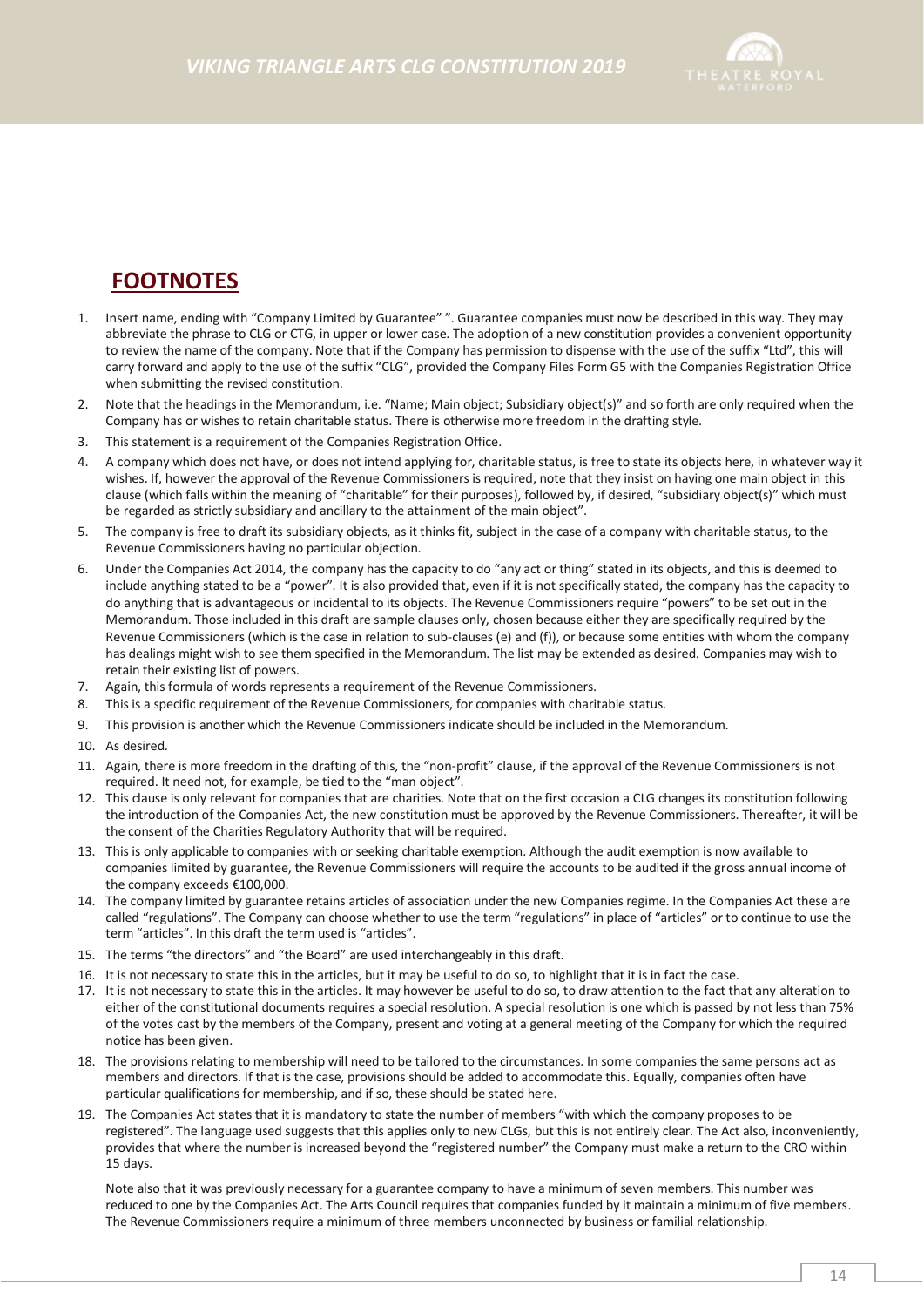

- 20. Some companies have corporate members; others do not. If there are members who are companies (or other types of organisation), provision needs to be made in the articles for the manner in which the organisation will be represented at members' meetings. If the member is, in addition, entitled to nominate one or more directors, this will need to be dealt with later in the articles, in the section dealing with appointment of directors.
- 21. This clause states the legal definition of a member. It is important to note the requirement to keep a register of members. The Companies Act specifies that the register must contain the name and address of each member, the date on which he or she became a member and the date upon which he or she ceased to be a member. These entries must be made within 28 days of the relevant event.
- 22. This is a mandatory provision of the Act.
- 23. This an optional provision, but potentially useful.
- 24. This is a mandatory provision of the Act.
- 25. In the event there is a membership fee payable, reference can be made to it in this part of the draft.
- 26. These provisions relating to general meetings (articles 10-23) are in general very similar to the provisions to be found in the existing articles of arts bodies. However, some refinements, or useful additions based on the provisions of the Act have been made/added.
- 27. It has not been customary to state the business of the AGM in the articles in this way. However, as this is a new, mandatory provision, it may be a useful addition to the articles. References to the statutory auditors in sub-clauses (a), (c) and (e) assume that the Company will not avail of the audit exemption, now available to CLGs. Sub-clause (f) will be omitted unless the Company is one of a small number of guarantee companies that remunerates directors. It will be omitted in the case of a company with charitable status.
- 28. If the company permits proxy voting, additional information must be added in this article
- 29. This is a mandatory provision, assuming that the Company will not avail of the audit exemption.
- 30. Article 15 in this draft
- 31. If proxy voting is permitted.
- 32. The Act contains detailed provisions relating to the use of proxies. As proxies are not generally used by arts bodies, the provisions are not imported into this draft.
- 33. This is an optional provision. Some organisations prefer to omit it.
- 34. In this draft, article 15.
- 35. Note that this provision is optional. Some companies may prefer to omit it. It is really only suitable for companies with a small number of members
- 36. In this draft article 36
- 37. This arrangement is optional. The company may decide on a specific number of directors. It may decide not to permit the Board to alter the number or may allow the Board complete control over the numbers. However, it is imperative to note the requirement of the Revenue Commissioners that companies with charitable status must have at least three directors who are not connected to each other either by a business or a familial relationship
- 38. The clauses relating to the appointment of directors will need to be tailored to the practice of the company. In some companies, some or all positions are filled by nomination. Some like to permit the Board to fill one or more positions by co-option. Most allow the Board to fill a casual vacancy by co-option until the next following AGM, when the co-opted director can go forward for election.
- 39. This is an optional provision, but desirable from the perspective of good order. The length of notice can be shortened, for example, to 24 hours before the meeting.
- 40. This is a new, mandatory provision.
- 41. This is a new, mandatory provision. It helps to avoid directors nominating friends or associates, without the persons being properly canvassed and briefed before making a decision.
- 42. This is a new, mandatory provision. It occasionally happens at an AGM that two or more people are elected "on the nod". The provision helps to bring more focus to the decision. As already mentioned at note 34, it should be noted that the Revenue Commissioners require companies with charitable status to have a minimum of three directors, who should not be connected to each other by a business or familial relationship.
- 43. The articles relating to rotation of directors and/or their term of office must be tailored to the circumstances. In this draft, articles 45- 47 are intended to apply only to elected directors. Some organisations fill the position in other ways. Articles 45 and 46 represent optional provisions of the Companies Act. The possibility of re-election is also an optional provision of the Act. The limitation period of six years in this draft is not contained in the Act but is a preference of the Arts Council. When term limits are introduced for the first time, or rotation provisions are introduced or altered, it is necessary to provide what will happen in the years immediately following the change. Yet another possibility that may have to be handled is that a chairperson may have been appointed for a period which over-reaches his or her term of office as a director. An exception can be created for this.
- 44. In this draft, article 47
- 45. Sub-clauses a) and b) are mandatory provisions. The remainder are optional, and the company may decide which, if any, of them it wishes to incorporate in the articles. The last of them can be useful to weed out directors who do not have sufficient interest in the position. A variation of it might provide that the office will be vacated if the director is absent from a certain number of consecutive meetings.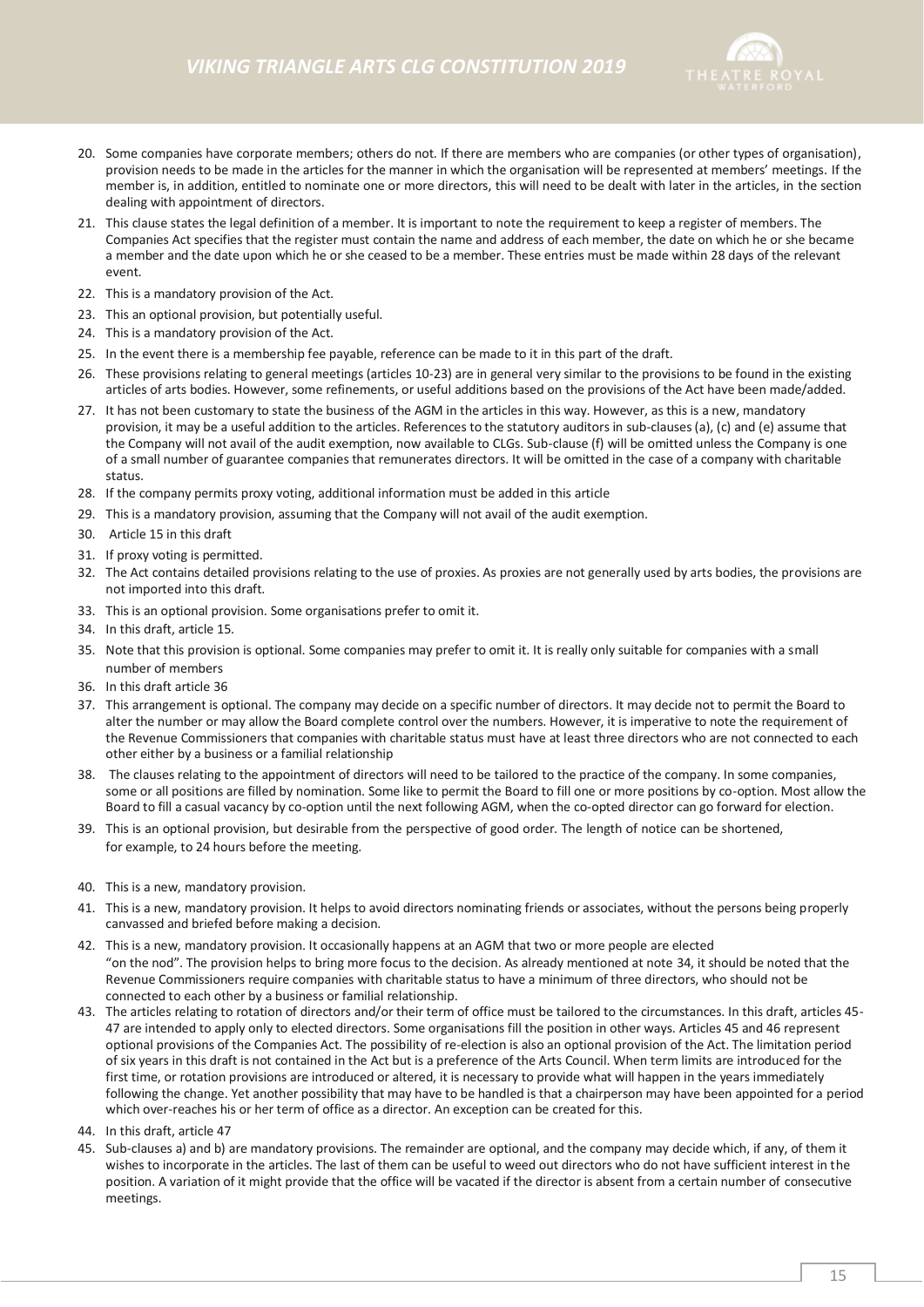

- 46. The secretary need not be a director. The appointee may be an individual, or a company, appointed to provide the service on a paid basis.
- 47. In the case of a company with charitable status, the Secretary may only be remunerated for acting in the role if not also holding the position of director.
- 48. This is a new legal duty imposed on directors by the Act. It is not necessary to state it in the articles.
- 49. This clause is, with one exception, identical to the clause to be found in the existing articles of most guarantee companies. The exception is that, in the event the members, in general meeting, seek to give directions to the Board, a special resolution is required.
- 50. This is an optional provision. Some organisations prefer to omit it.
- 51. Some organisations provide for annual election of the chairperson or specify in the articles the term of office<sup>1</sup> Some organisations provide for annual election of the chairperson or specify in the articles the term of office of the chairperson.
- 52. This is an optional provision. This draft envisages that committees will be populated by directors.
- 53. In this draft, article 67.
- 54. This is a new, optional, provisions and is unlikely to be found in most organisations' existing articles. It is potentially very useful.
- 55. Note the requirement to maintain a register of disclosable interests.
- 56. Some organisations appoint officers, other than a chairperson and secretary. Provision can be made for this in the articles.
- 57. In this draft, article 74
- 58. In this draft, article 76
- 59. There is no arts organisation in Ireland large enough to require, by law, an audit committee. The Companies Act sets the threshold at a balance sheet total of not less than 25m and a turnover of not less than 50m. However larger organisations may consider that such a committee would be beneficial.
- 60. This is a requirement of the Arts Council. It has long been a strict requirement of the Revenue Commissioners in relation to companies with charitable status. Note however that although a director of a charitable organisation may not be paid for acting in his or capacity as a director, the Revenue Commissioners now permit a Company to pay the director for professional or other services rendered to the Company, subject to the conditions set out in Section 89 of the Charities Act 2009. This is the case despite the fact that at the date of making this decision (June 2016), Section 89 of the Charities Act has not yet been formally been commenced by the Minister. A Company that intends to pay a director for services to the Company should consult Section 89. It is too lengthy to be replicated here.
- 61. There is a strict prohibition in the Companies Act precluding the use of company property by directors unless sanctioned by the company constitution or approved by the members in general meeting. This clause tempers the prohibition, to permit, for example, the use of a company mobile phone.
- 62. This is an optional provision of the Companies Act and is also contemplated by the Charities Act. See article 81 and footnote 60, above.
- 63. Although a CLG may now avail of the audit exemption previously only available to small private limited companies, it is a requirement of the Arts Council that companies funded by them continue to be audited. The Revenue Commissioners also insist that companies with charitable status be audited if their turnover exceeds €100,000.
- 64. Directors of voluntary organisations are accustomed to expecting an indemnity from the organisation in relation to claims resulting from their activities when they are acting in good faith on behalf of the organisation. The Companies Act allows a limited form of indemnity. If the Company intends to grant this indemnity, it should disclose and discuss it with its insurers. Recent scandals involving charitable organisations may bring a new focus to the liability an organisation may incur on foot of such an indemnity.
- 65. Section 91 of the Charities Act specifically allows a charity to pay the cost of insurance of a director in respect of the liability to pay damages or other sums for acts done in good faith and in the performance of his or her functions. The section has not yet been formally being commenced, but this is expected to occur. The question of D&O insurance is something the Board should investigate with its insurer or broker.